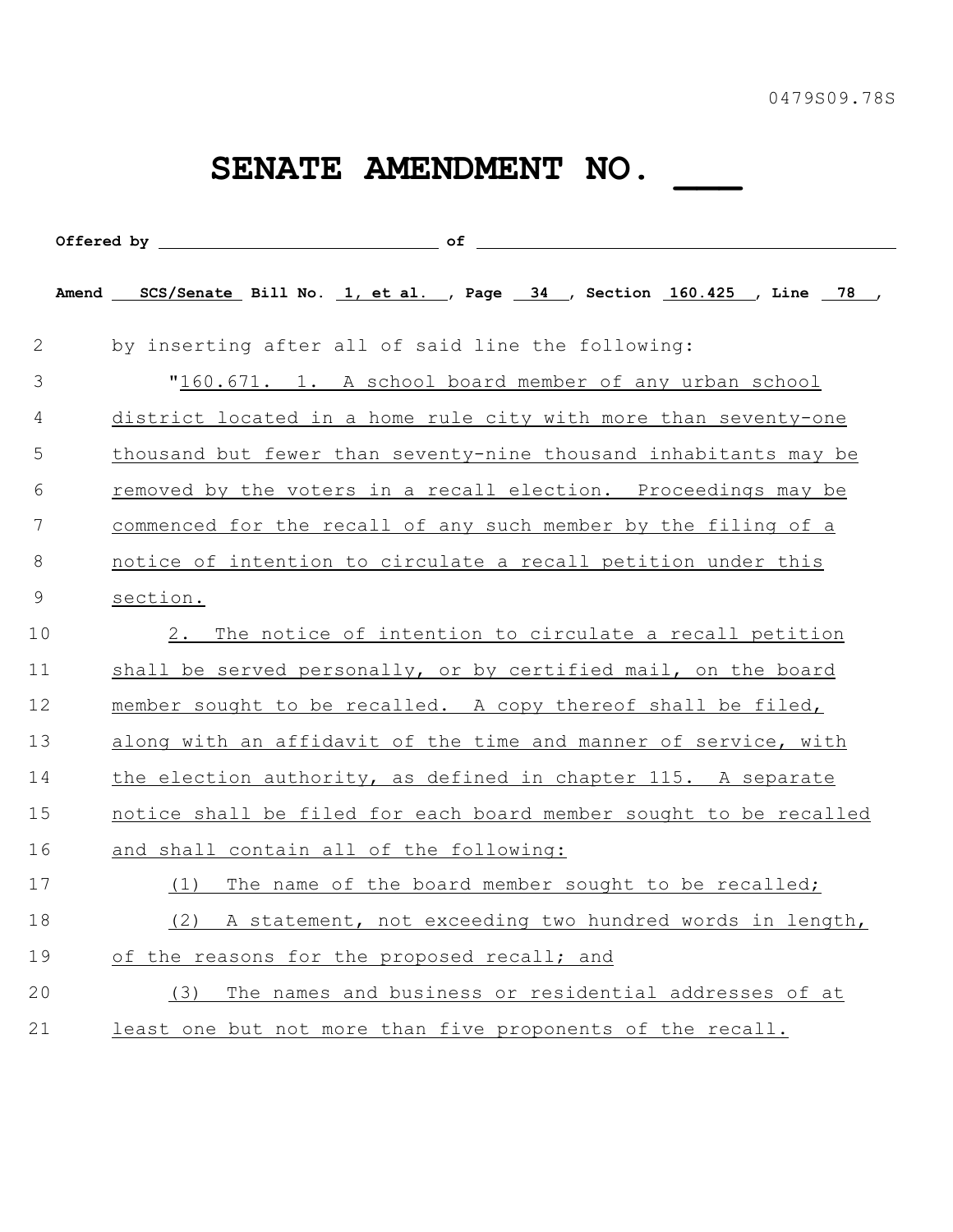| $\mathbf 1$ | 3. Within seven days after the filing of the notice of            |
|-------------|-------------------------------------------------------------------|
| 2           | intention, the board member may file with the election authority  |
| 3           | a statement, not exceeding two hundred words in length, including |
| 4           | an answer to the statement of the proponents. If an answer is     |
| 5           | filed, the board member shall also serve a copy of it, personally |
| 6           | or by certified mail, on one of the proponents named in the       |
| 7           | notice of intention. The statement and answer are intended        |
| 8           | solely to be used for the information of the voters. No           |
| $\mathsf 9$ | insufficiency in form or substance of such statements shall       |
| 10          | affect the validity of the election proceedings.                  |
| 11          | 4. Before any signature may be affixed to a recall                |
| 12          | petition, the petition is required to bear all of the following:  |
| 13          | (1)<br>A request that an election be called to elect a            |
| 14          | successor to the board member;                                    |
| 15          | A copy of the notice of intention, including a general<br>(2)     |
| 16          | statement of the grounds for which removal is sought;             |
| 17          | The answer of the board member sought to be recalled,<br>(3)      |
| 18          | if any exists. If the board member has not answered, the          |
| 19          | petition shall so state; and                                      |
| 20          | (4) A place for each signer to affix his or her signature,        |
| 21          | printed name, and residential address, including any address in a |
| 22          | city, town, village, or unincorporated community.                 |
| 23          | 5. Each section of the petition, when submitted to the            |
| 24          | election authority, shall have attached to it an affidavit signed |
| 25          | by the person circulating such section of the petition, setting   |
| 26          | forth all of the following:                                       |
| 27          | The printed name of the affiant;<br>(1)                           |
| 28          | The residential address of the affiant;<br>(2)                    |
| 29          | (3)<br>That the affiant circulated that section of the            |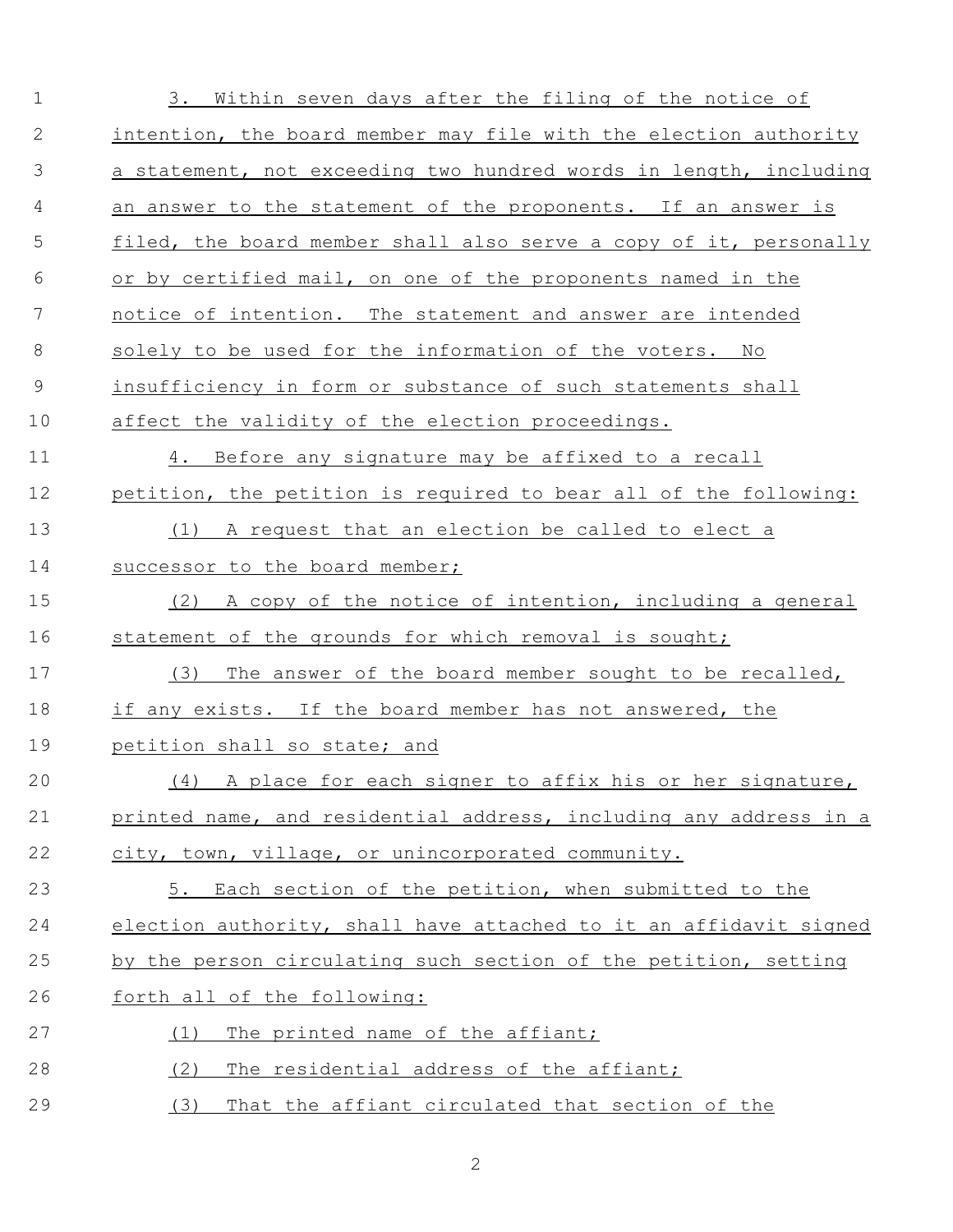| 1  | petition and saw the appended signatures be written;              |
|----|-------------------------------------------------------------------|
| 2  | That according to the best information and belief of<br>(4)       |
| 3  | the affiant, each signature is the genuine signature of the       |
| 4  | person whose name it purports to be;                              |
| 5  | (5)<br>That the affiant is a registered voter in the school       |
| 6  | district; and                                                     |
| 7  | The dates between which all of the signatures to the<br>(6)       |
| 8  | petition were obtained.                                           |
| 9  | A recall petition shall be filed with the election<br>6.          |
| 10 | authority and secretary of the school board not more than one     |
| 11 | hundred eighty days after the filing of the notice of intention.  |
| 12 | The qualified signatures of three hundred registered<br>7.        |
| 13 | voters shall be required for the submission of a petition.        |
| 14 | Within thirty days after the date of filing the<br>8.             |
| 15 | petition, the election authority shall examine and ascertain      |
| 16 | whether the petition is signed by the requisite number of voters. |
| 17 | The election authority shall file with the petition a certificate |
| 18 | showing the results of the examination. The election authority    |
| 19 | shall give the proponents a copy of the certificate upon their    |
| 20 | request.                                                          |
| 21 | 9. If the election authority certifies the petition to be         |
| 22 | insufficient, it may be supplemented within ten days of the date  |
| 23 | of certification by filing additional petition sections           |
| 24 | containing all of the information required by this section.       |
| 25 | Within ten days after the supplemental copies are filed, the      |
| 26 | election authority shall file with them a certificate stating     |
| 27 | whether or not the petition as supplemented is sufficient.        |
| 28 | 10. If the election authority finds the signatures on the         |
| 29 | petition, together with the supplementary petition sections, if   |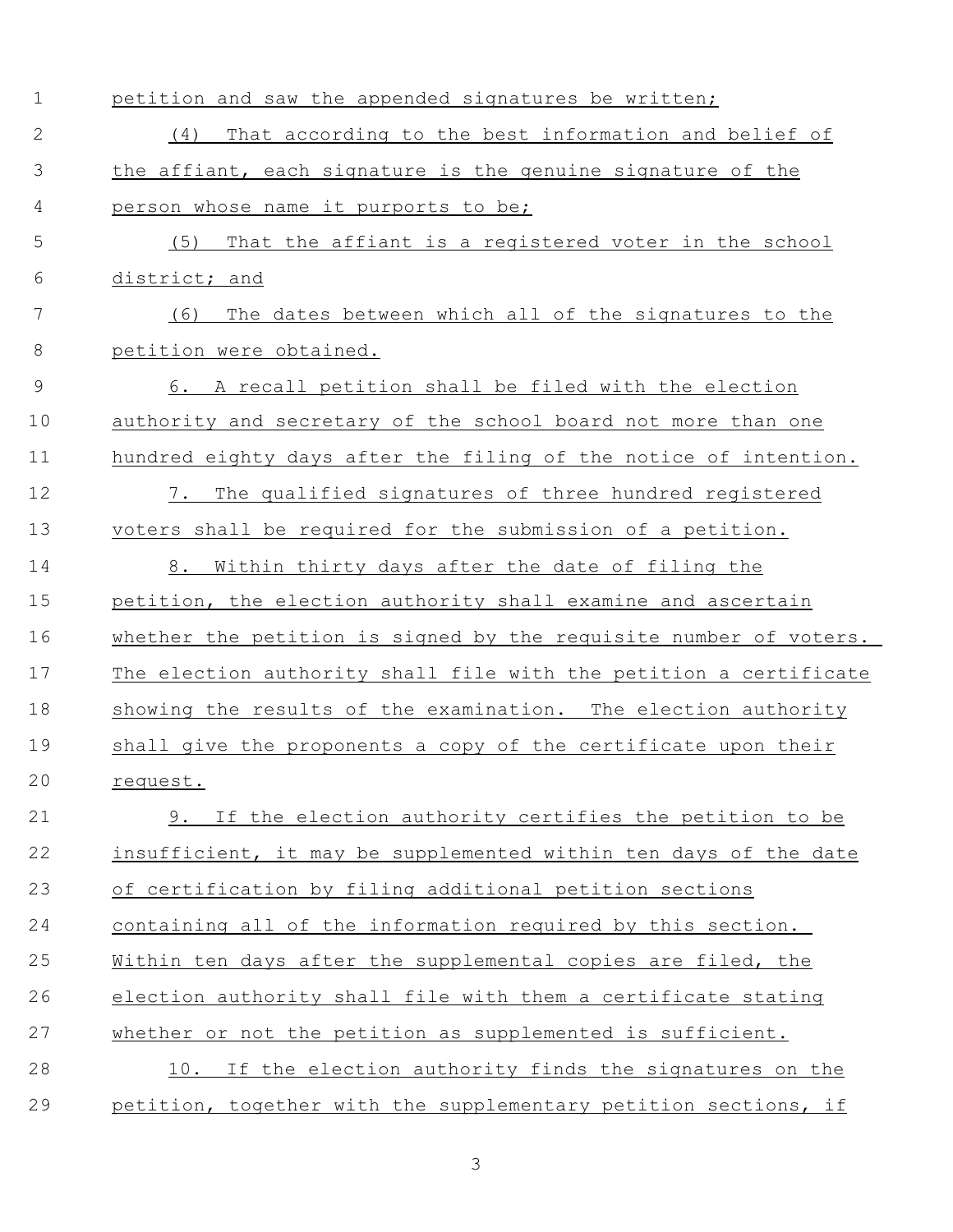| $\mathbf 1$   | any, to be sufficient, it shall submit its certificate as to the  |
|---------------|-------------------------------------------------------------------|
| 2             | sufficiency of the petition to the school board prior to its next |
| 3             | The certificate shall contain the following:<br>meeting.          |
| 4             | The name of the member whose recall is sought;<br>(1)             |
| 5             | (2)<br>The number of signatures required by law;                  |
| 6             | (3)<br>The total number of signatures on the petition; and        |
| 7             | The number of valid signatures on the petition.<br>(4)            |
| 8             | Following the school board's receipt of the<br>11.                |
| $\mathcal{G}$ | certificate, the election authority shall order an election to be |
| 10            | held on the next election day as specified in section 115.123.    |
| 11            | The election shall be held not less than forty-five days but not  |
| 12            | more than one hundred twenty days from the date the school board  |
| 13            | receives the petition.                                            |
| 14            | 12. At any time prior to forty-two days before the                |
| 15            | election, the member sought to be recalled may offer his or her   |
| 16            | resignation. If his or her resignation is offered, the recall     |
| 17            | question shall be removed from the ballot and the office declared |
| 18            | vacant. At such time, the vacancy shall be filled as provided in  |
| 19            | section 162.471, except that the member who resigned shall not    |
| 20            | fill the vacancy.                                                 |
| 21            | 13. If a majority of the voters vote in favor of retaining        |
| 22            | the member, the member shall remain in office and shall not be    |
| 23            | subject to another recall election during his or her term of      |
| 24            | office. If a majority of voters vote to remove the member, his    |
| 25            | or her successor shall be chosen as provided in section           |
| 26            | 162.471."; and                                                    |
| 27            | Further amend said bill, Page 42, Section 162.081, Line 148,      |
| 28            | by inserting after all of said line the following:                |
| 29            | The government and control of an urban school<br>"162.471.        |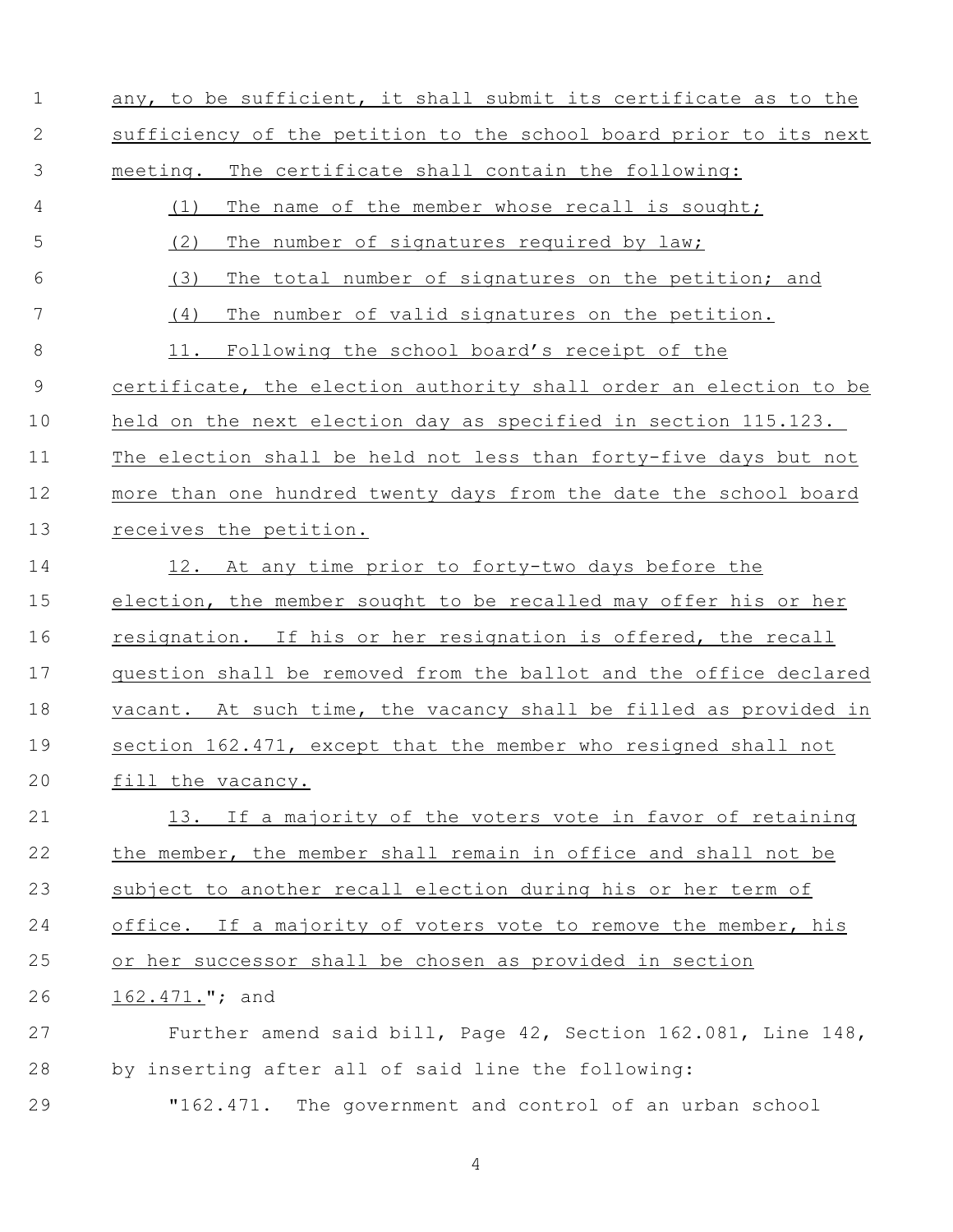district is vested in a board of seven directors. Each director shall be a voter of the district who has resided within this state for one year next preceding his election or appointment and who is at least twenty-four years of age. All directors, except as otherwise provided in section 162.481 and section 162.492, hold their offices for six years and until their successors are duly elected and qualified. All vacancies occurring in the board, except as provided in section 162.492 and in subsection 2 of this section, shall be filled by appointment by the board as soon as practicable, and the person appointed shall hold his office until the next school board election, when his successor shall be elected for the remainder of the unexpired term. The power of the board to perform any official duty during the existence of a vacancy continues unimpaired thereby.

 2. All vacancies occurring in the school board of any urban school district located in a home rule city with more than 17 seventy-one thousand but fewer than seventy-nine thousand inhabitants shall be filled by appointment of the county commission of a county of the first classification with more than eighty-three thousand but fewer than ninety-two thousand inhabitants and with a home rule city with more than seventy-six thousand but fewer than ninety-one thousand inhabitants as the county seat. If the vacancy occurred because of a recall under section 160.671, the member who was recalled shall not fill the vacancy. The person appointed by the county commission shall hold office until the next school board election, when his or her successor shall be elected for the remainder of the unexpired term.

162.481. 1. Except as otherwise provided in this section,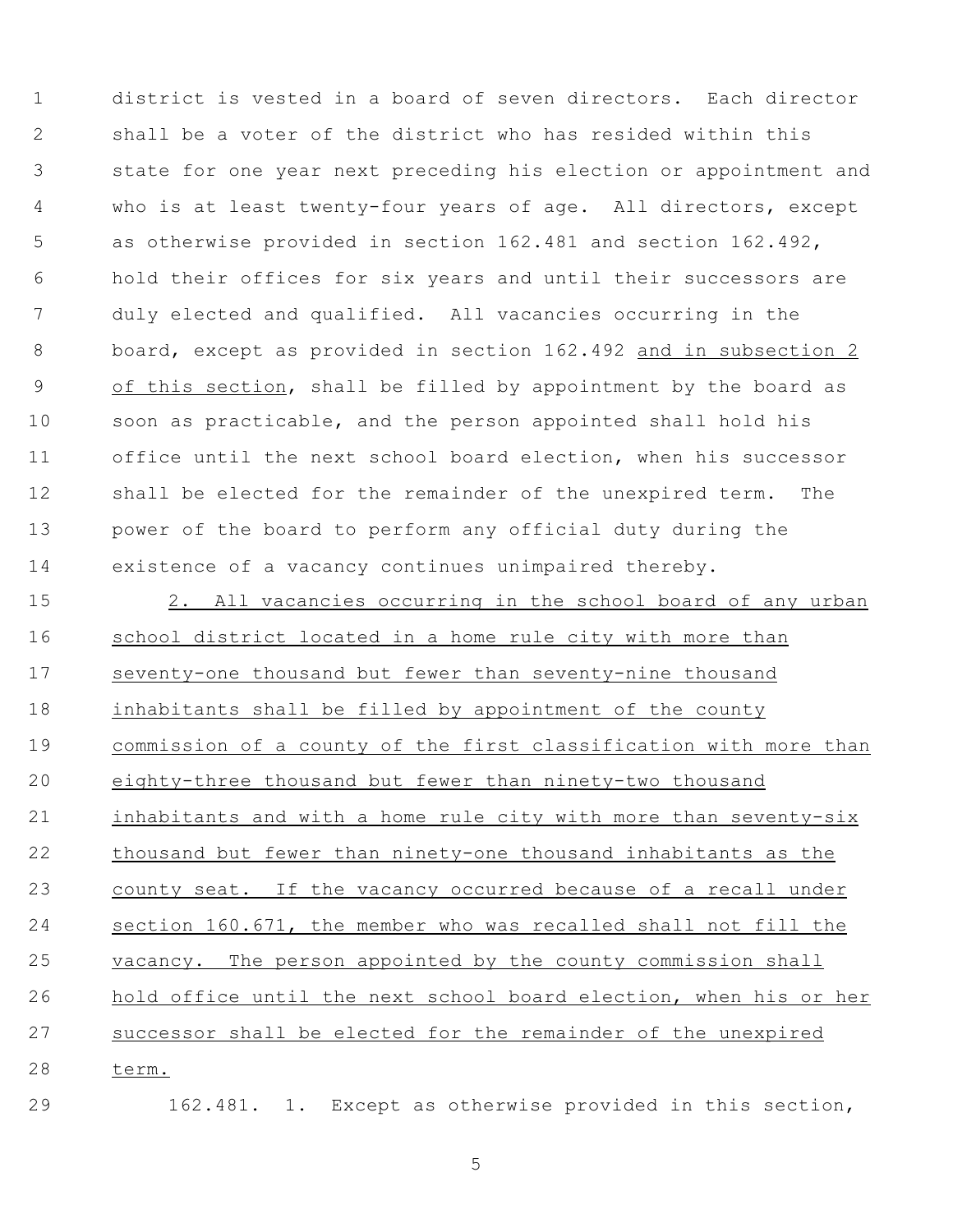all elections of school directors in urban districts shall be held biennially at the same times and places as municipal elections.

 2. In any urban district which includes all or the major part of a city which first obtained a population of more than seventy-five thousand inhabitants by reason of the 1960 federal decennial census, elections of directors shall be held on municipal election days of even-numbered years. The directors of the prior district shall continue as directors of the urban district until their successors are elected as herein provided. On the first Tuesday in April, 1964, four directors shall be elected, two for terms of two years to succeed the two directors of the prior district who were elected in 1960 and two for terms of six years to succeed the two directors of the prior district who were elected in 1961. The successors of these directors shall be elected for terms of six years. On the first Tuesday in April, 1968, two directors shall be elected for terms to commence on November 5, 1968, and to terminate on the first Tuesday in April, 1974, when their successors shall be elected for terms of six years. No director shall serve more than two consecutive six-year terms after October 13, 1963.

 3. Except as otherwise provided in subsections 4 and 5 of this section, hereafter when a seven-director district becomes an urban district, the directors of the prior seven-director district shall continue as directors of the urban district until the expiration of the terms for which they were elected and until their successors are elected as provided in this subsection. The first biennial school election for directors shall be held in the urban district at the time provided in subsection 1 which is on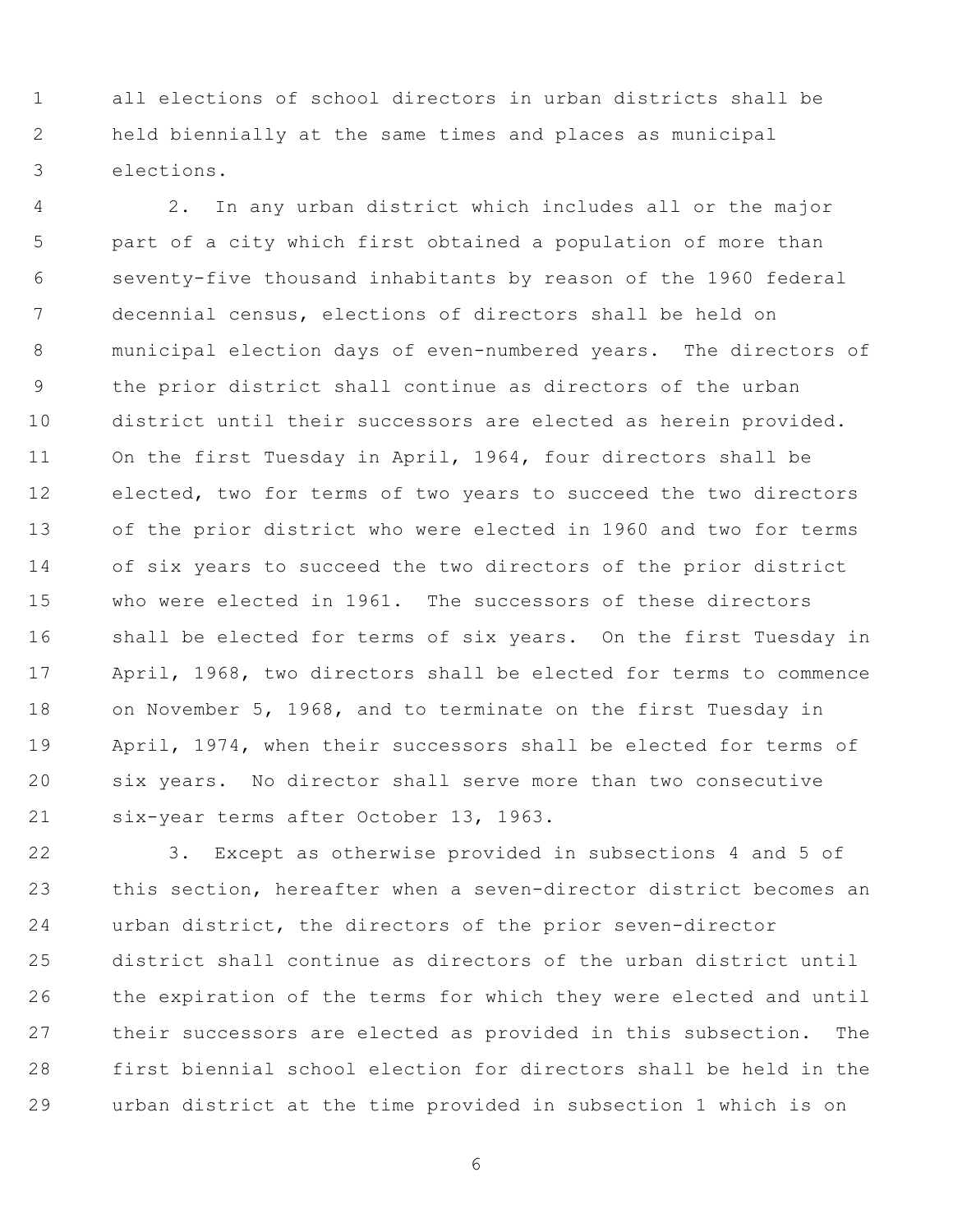the date of or subsequent to the expiration of the terms of the directors of the prior district which are first to expire, and directors shall be elected to succeed the directors of the prior district whose terms have expired. If the terms of two directors only have expired, the directors elected at the first biennial school election in the urban district shall be elected for terms of six years. If the terms of four directors have expired, two directors shall be elected for terms of six years and two shall be elected for terms of four years. At the next succeeding biennial election held in the urban district, successors for the remaining directors of the prior seven-director district shall be elected. If only two directors are to be elected they shall be elected for terms of six years each. If four directors are to be elected, two shall be elected for terms of six years and two shall be elected for terms of two years. After seven directors 16 of the urban district have been elected under this subsection, their successors shall be elected for terms of six years.

 4. In any school district in any city with a population of one hundred thousand or more inhabitants which is located within a county of the first classification that adjoins no other county of the first classification, or any school district which becomes an urban school district by reason of the 2000 federal decennial census, elections shall be held annually at the same times and places as general municipal elections for all years where one or more terms expire, and the terms shall be for three years and until their successors are duly elected and qualified for all directors elected on and after August 28, 1998.

 5. In any school district in any county with a charter form of government and with more than three hundred thousand but fewer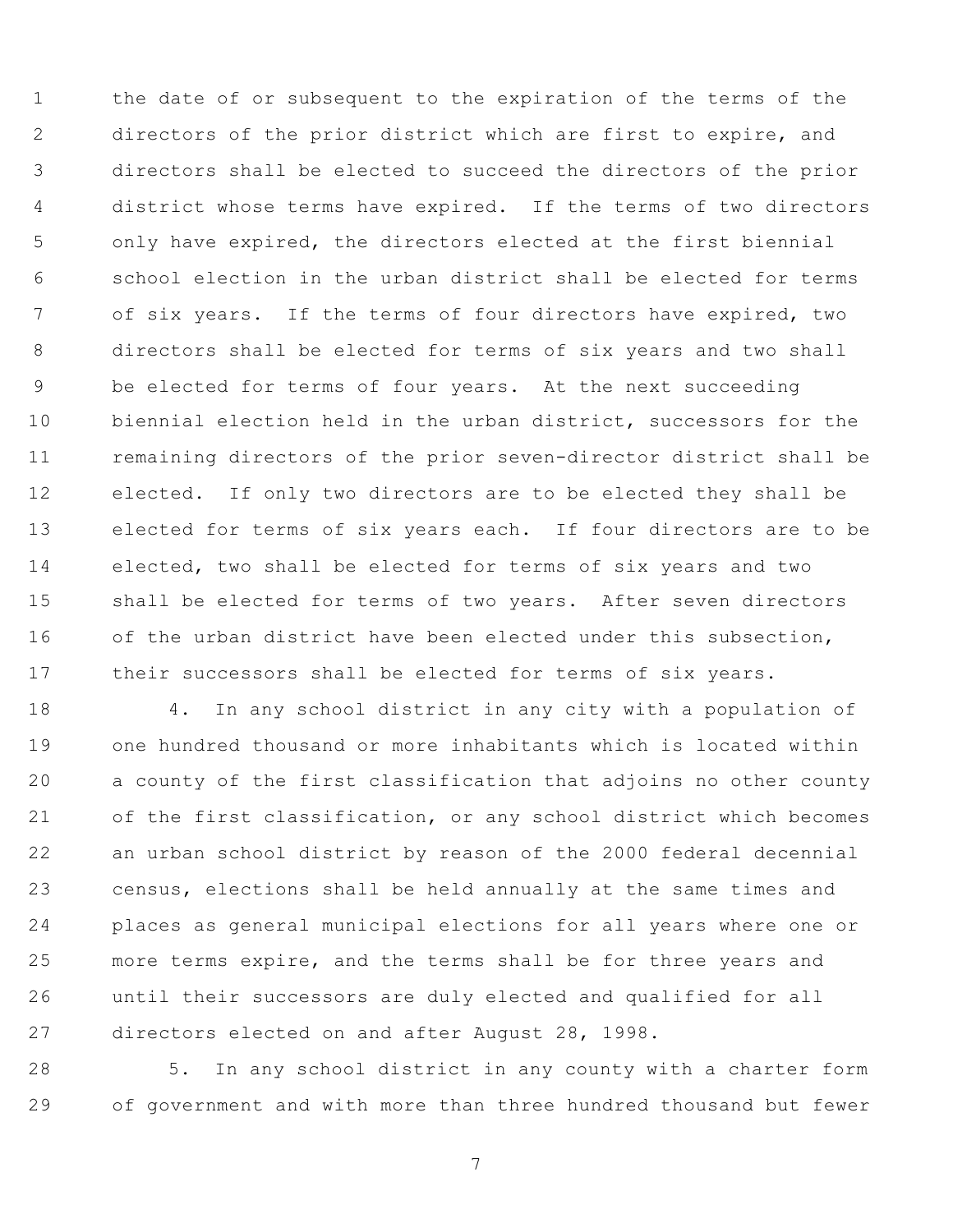than four hundred fifty thousand inhabitants which becomes an urban school district by reason of the 2010 federal decennial census, elections shall be held annually at the same times and places as general municipal elections for all years where one or more terms expire, and the terms shall be for three years and until their successors are duly elected and qualified for all directors elected on and after April 2, 2012.

 6. In any urban school district in a county of the first classification with more than eighty-three thousand but fewer than ninety-two thousand inhabitants and with a home rule city with more than seventy-six thousand but fewer than ninety-one thousand inhabitants as the county seat, elections shall be held annually at the same times and places as general municipal elections for all years where one or more terms expire, and upon expiration of any term after August 28, 2015, the term of office shall be for three years and until their successors are duly elected and qualified.

 162.491. 1. Directors for urban school districts, other than those districts containing the greater part of a city of over one hundred thirty thousand inhabitants, may be nominated by petition to be filed with the secretary of the board and signed by a number of voters in the district equal to ten percent of the total number of votes cast for the director receiving the highest number of votes cast at the next preceding biennial election, except as provided in subsection 4 of this section.

 2. This section shall not be construed as providing the sole method of nominating candidates for the office of school director in urban districts which do not contain the greater part of a city of over three hundred thousand inhabitants.